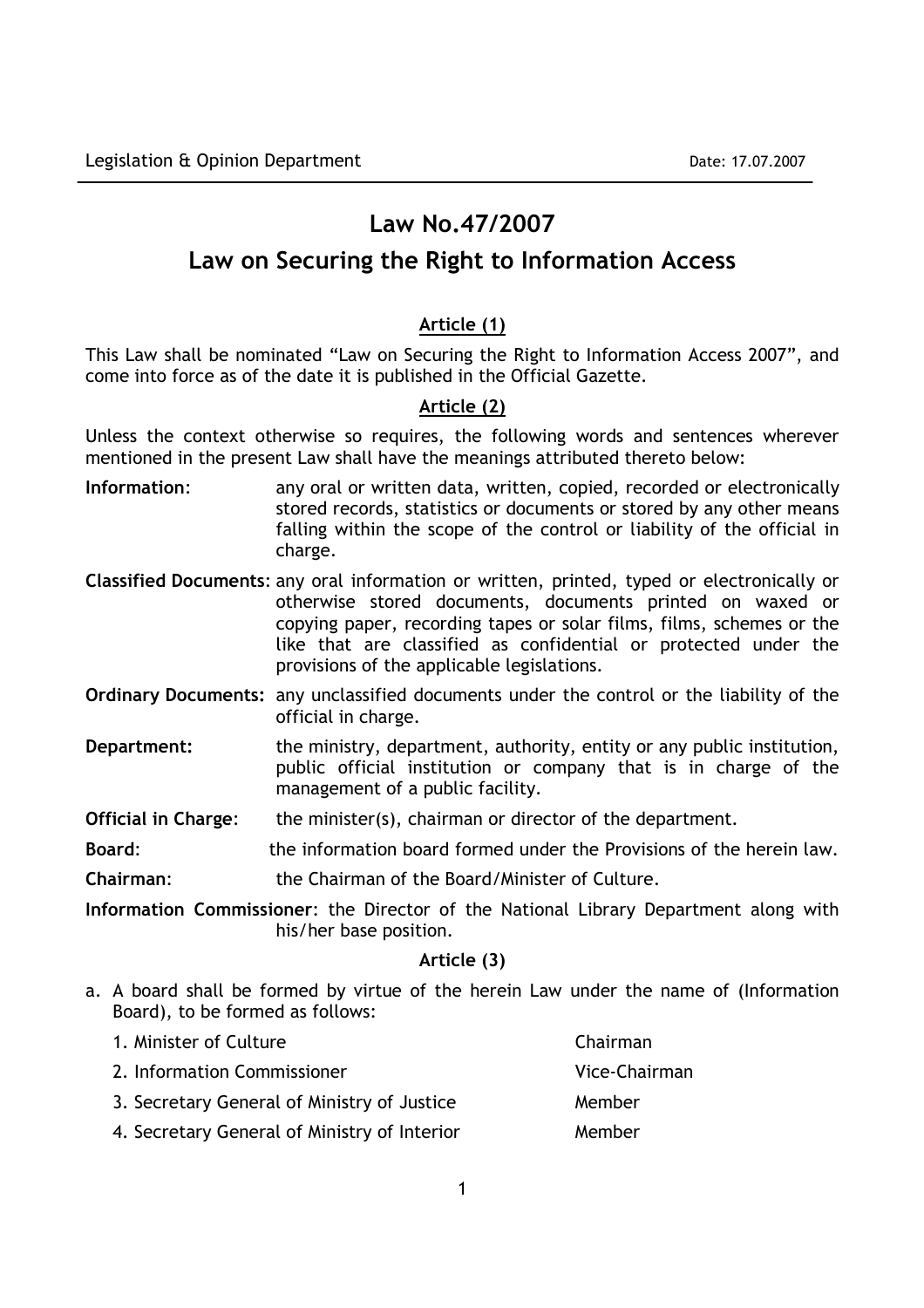- 5. Secretary General of the Media Higher Council Member
- 6. Director of Public Statistics Department Member
- 7. Director of National Information Technology Center Member
- 8. Director of the Armed Forces Abstract Direction Member
- 9. Human Rights Commissioner Member
- b. The Chairman and the Members of the Board have no right to any remunerations from the State's Treasury.

# Article (4)

The Board shall be competent to the following tasks and terms of reference:

- a. The Board shall ensure the provision of information for their requesters within the limits of this Law.
- b. The Board shall consider the complaints submitted thereto by the information requesters and resolve the same as per the instructions made for this purpose.
- c. The Board shall approve the information request forms.
- d. The Board shall issue bulletins and undertake appropriate activities to explain and enhance the right of knowledge and obtaining information culture.
- e. The Board shall approve the annual report on the enforcement of the right of obtaining information submitted by the Information Commissioner and present the same to the Prime Minister.

# Article (5)

- a. The Board shall meet at least once a month or whenever it is necessary to do so by convention by the Chairman or Vice-chairman or at the request of at least four (4) members of the Board to consider the matters set out in this request.
- b. The meeting shall only be valid if it is attended by at least five (5) members, including the Chairman or the Vice-Chairman, and resolutions are made either unanimously or by majority of the members' votes.
- c. The Board has the right to invite any person of competence or expertise to attend its meetings without having the right to vote on decision-making.

### Article (6)

- a. The Information Commissioner shall be competent to the following tasks and terms of reference:
	- 1. The Information Commissioner shall prepare the Information Request Form in cooperation with the Department and submit the same to the Board.
	- 2. The Information Commissioner shall prepare the instructions related to the acceptance, resolution and submission of complaints to the Board for resolution.
	- 3. The Information Commissioner shall receive complaints from the Information requesters and present the same to the Board for resolution.
	- 4. The Information Commissioner shall take administrative and professional procedures required for the execution of the duties and powers vested therein.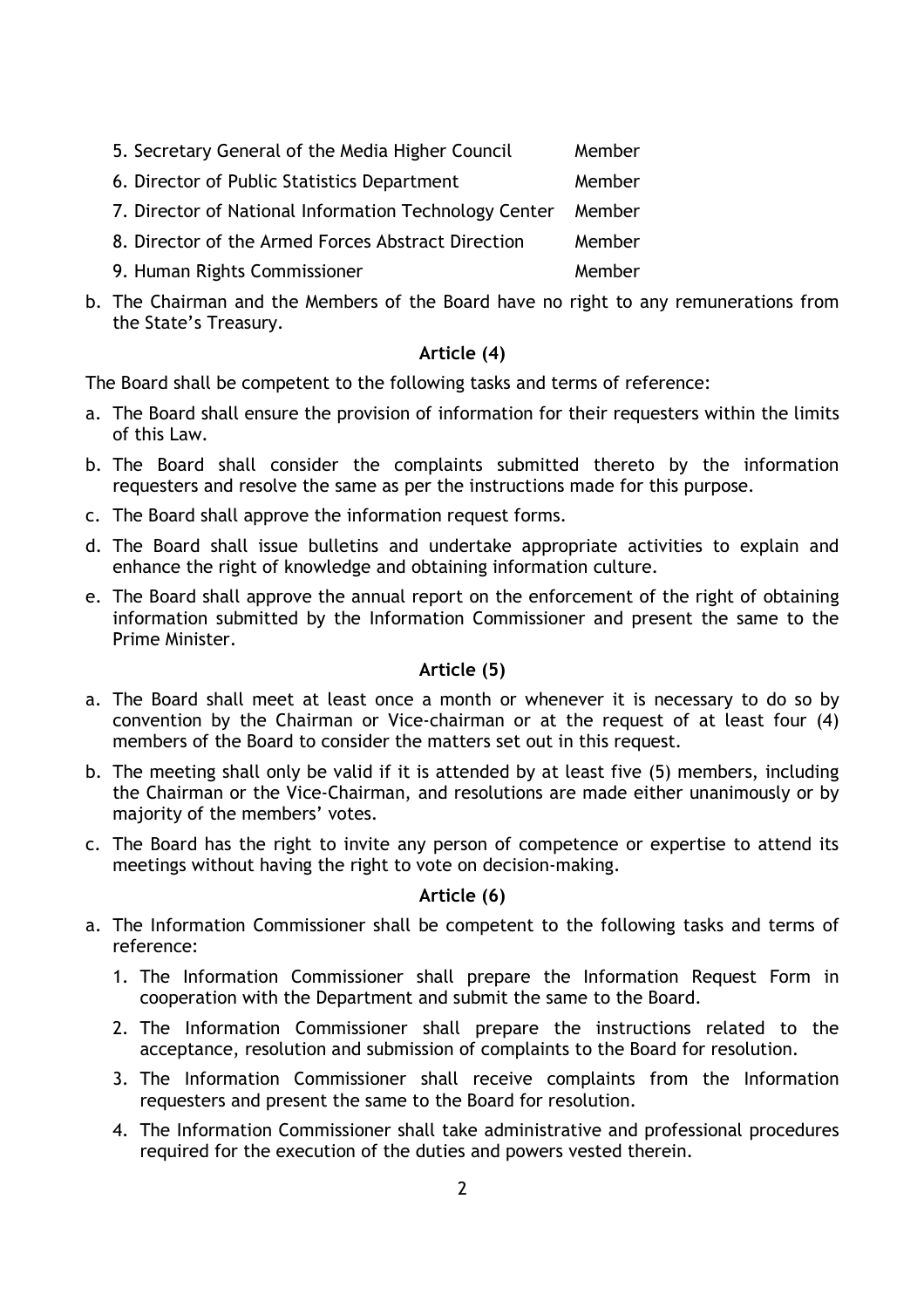b. The "National Library Department" shall render the administrative and professional services required to fulfill the duties and liabilities vested in the Board and Information Commissioner under the Provisions of this Law.

# Article (7)

Subject to the provisions of the applicable legislations, each Jordanian citizen has the right to obtain the information he/she requires according to the Provisions of this Law should he/she has a lawful interest or justification.

## Article (8)

The Official in Charge shall facilitate the obtaining of information and ensure the prompt disclosure thereof in the manner set forth in this Law.

## Article (9)

- a. The information request shall be presented in the form approved for this purpose, including the requester's name, domicile, profession and any other data, as the Boars may deem necessary.
- b. The requester shall clearly set forth the subject of the information he/she desires.
- c. The Official in Charge shall reply to or reject the request within thirty (30) days as of the date following the date of request submission.
- d. In case the request is rejected, the resolution shall be justifiable and the refrainment from reply within the set period shall be deemed as a decision of rejection.

# Article (10)

No information bearing the nature of religious, racial, ethnic, sexual or color discrimination shall be requested.

## Article (11)

- a. The requester shall bear the cost emerging from the photocopy of the requested information required by technological means and the requester may peruse the information if this information is stored in a manner that is impossible to copy.
- b. In case a part of this information is classified and the other part is not, the request shall be replied within the limits set forth in the Provisions of this Law.
- c. In case the information is classified, the classification of the same shall be preceding to the date of information request.

# Article (12)

In case the information required is unavailable or destroyed by the passage of time, the Official in Charge shall clarify the matter to the requester.

## Article (13)

Subject to the provisions of the applicable legislations, the Official in Charge shall refrain from the disclosure of the information related to:

- a. The secrets and documents protected under another legislation.
- b. The documents classified as confidential and protected and to be granted by an agreement with another country.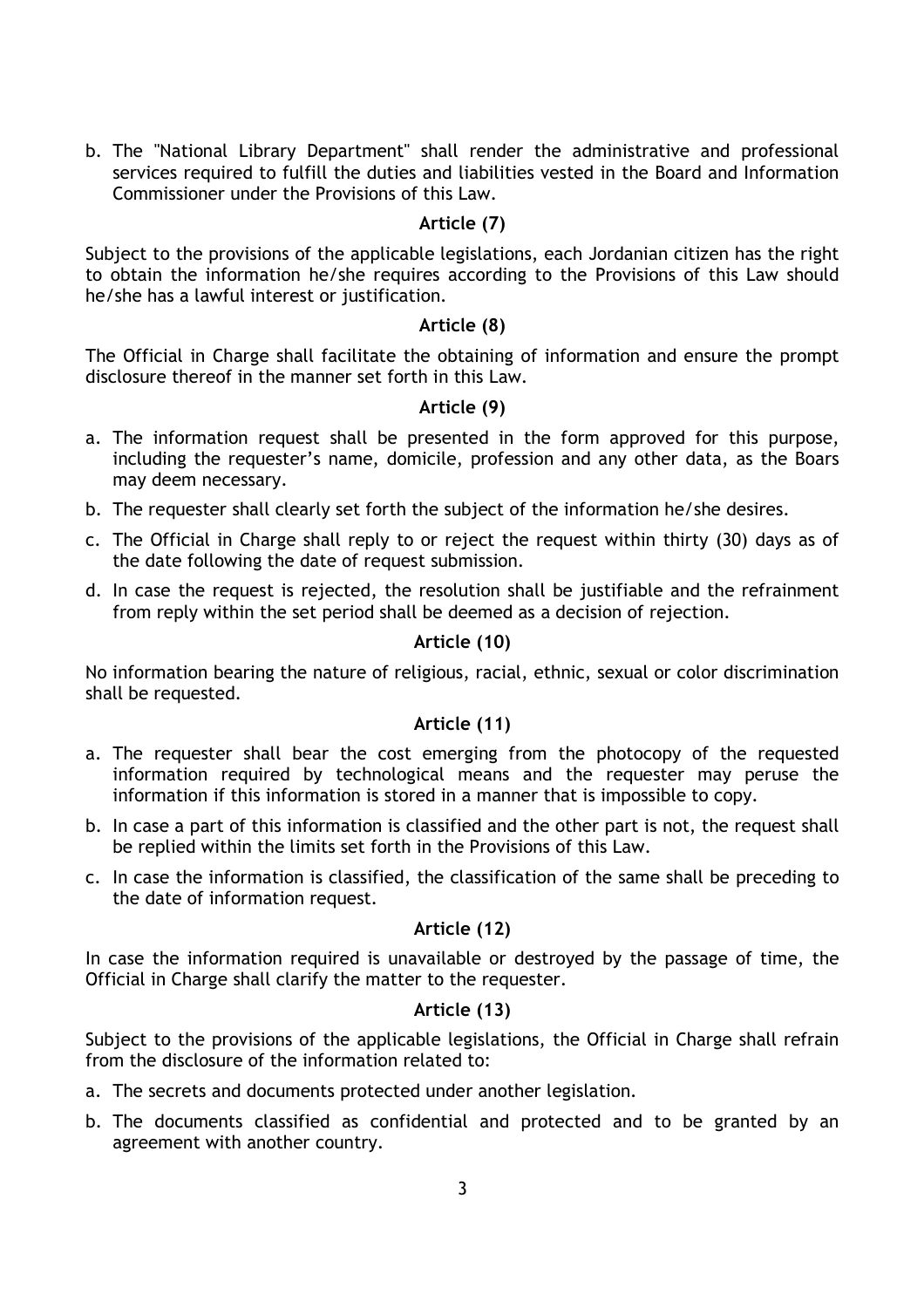- c. The secrets related to national defense, state security or foreign policy.
- d. The information that includes analysis, recommendations, proposals or consultations to be submitted to the Official in Charge before a decision is made in their concern. This includes the correspondences or information exchanged between the different governmental departments.
- e. The personal information and files related to educational or medical persons, professional records, bank accounts and transfers and professional confidentialities.
- f. The correspondences with personal or confidential nature, whether in the form of post, cable, phone call or any other technological means, with governmental departments and the replies thereto.
- g. The information whose disclosure will affect negotiations between the Kingdom and any other state or authority.
- h. The investigations made by the prosecution, judicial system or security authorities concerning any crime or lawsuit within their scope of power, as well as the investigations made by the appropriate authorities for unveiling financial, customs or banking breaches, unless the appropriate authority permits the disclosure thereof.
- i. The information with commercial, industrial or economic nature, information on scientific bids or researches or technology, whose disclosure will lead to the violation of its copyright, rights of intellectual property or fair or lawful competition or to illegal profit or loss for any person.

# Article (14)

- a. Each department shall index and organize the information and documents as per professional and technical practices and classify the part thereof as confidential and protected according to the legislations in force within a period not exceeding three (3) months as of the date of their being gazetted.
- b. In case the execution of the Provisions of Paragraph (a) of the this Article is incomplete within the period set forth, the Official in Charge shall obtain the approval of the Prime Minister for extending this period for a period not exceeding three (3) months.

### Article (15)

When the Director of the National Library department assumes the terms of reference of the Information Commissioner beside his/her base profession, his/her legal liability shall be limited to the information kept with his/her department.

### Article (16)

The Official in Charge may delegate any of his/her powers under this Law to any of the senior staff of the Department, provided that such delegation should be fixed and in writing.

## Article (17)

a. The Higher Justice Court shall be appropriate to regard the information request rejection decision, provided that the requester should file the lawsuit against the Official in Charge within thirty (30) days as of the date following the expiry of the period given under this Law to have the request approved, rejected or refrained.